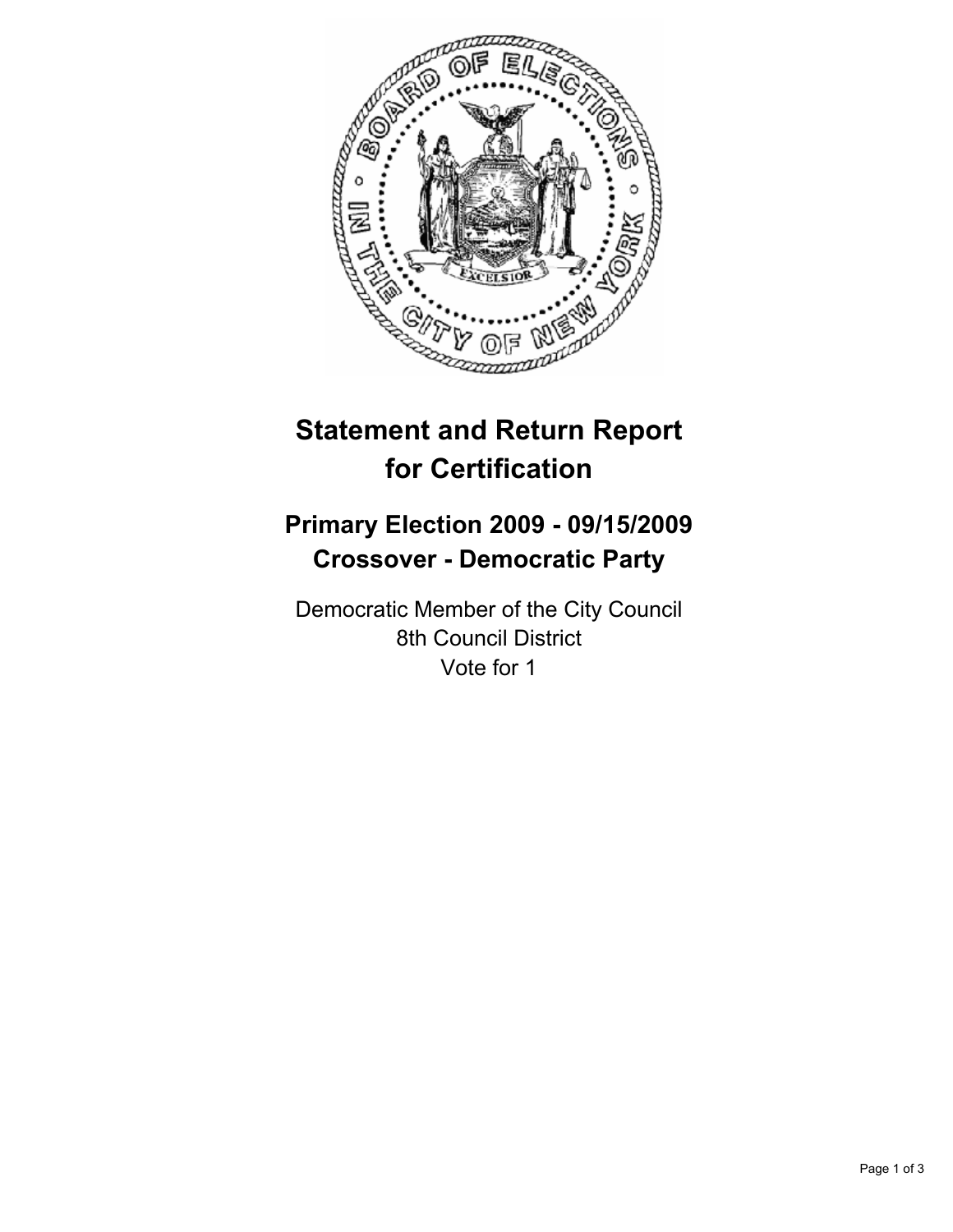

### **New York County**

| <b>EMERGENCY</b>         | 135   |
|--------------------------|-------|
| ABSENTEE/MILITARY        | 263   |
| AFFIDAVIT                | 156   |
| <b>GWEN GOODWIN</b>      | 1,220 |
| MELISSA MARK-VIVERITO    | 4,649 |
| ROBERT J RODRIGUEZ       | 2,496 |
| <b>THOMAS D SANTIAGO</b> | 419   |
| CALVIN C SOLOMON         | 1,108 |
| <b>Total Votes</b>       | 9,892 |

### **Bronx County**

| <b>EMERGENCY</b>      | 2   |
|-----------------------|-----|
| ABSENTEE/MILITARY     | 2   |
| AFFIDAVIT             | 5   |
| <b>GWEN GOODWIN</b>   | 35  |
| MELISSA MARK-VIVERITO | 344 |
| ROBERT J RODRIGUEZ    | 331 |
| THOMAS D SANTIAGO     | 37  |
| CALVIN C SOLOMON      | 46  |
| <b>Total Votes</b>    | 793 |